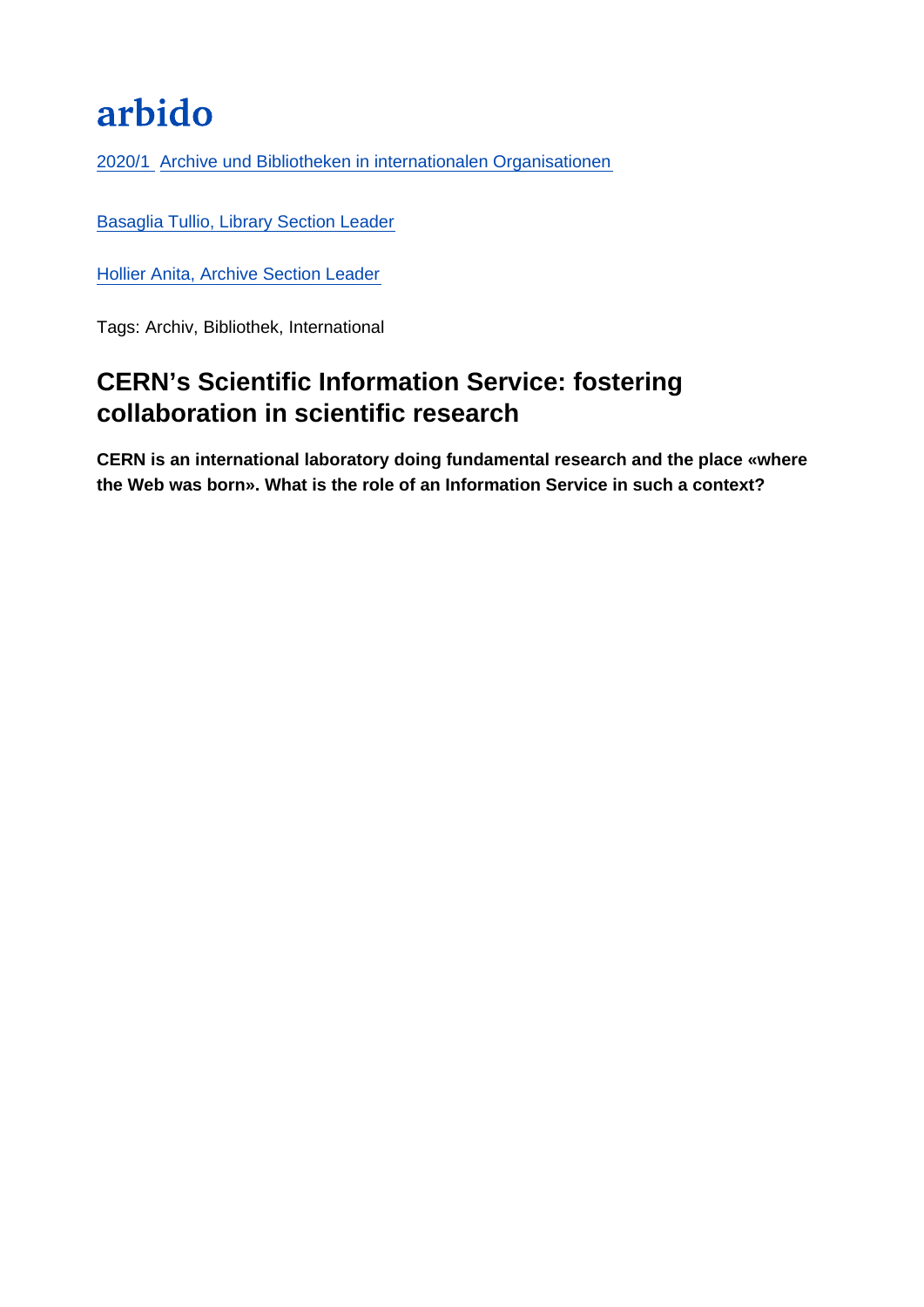CERN's [Scientific Information Service](http://library.cern/archives) includes four sections: the Library, Archive, Open Science and INSPIRE.

The CERN Library ensures access to a wealth of scientific information relevant to the CERN and high energy physics researchers' community at large: books, conference proceedings, journals, articles, reports, technical standards, theses among others. To meet the needs of our community, that is scattered all over the planet and needs constant access to up-to-date information, a growing amount of documents (articles, reports, journals and books) is available online 24/7 on the [CERN Document Server](http://cds.cern.ch).

Moreover, the Library preserves and showcases CERN's rich and diverse scientific research output, by indexing in a [yearly listing](http://library.cern/annual-reports) all articles, books and reports authored by members of CERN personnel.

The Library is institutional member of Bibliosuisse and of AILIS, the Association of International Librarians and Information Specialists. It is also member of the Consortium of Swiss Academic Libraries.

In coordination with the Open Science section of the Scientific Information Service, the Library participates in the efforts to make all publications by CERN authors open access and to facilitate the transition to a new model of scholarly communication, where the cost of publishing and that of online access are negotiated and covered by a single agreement between knowledge producers and publishers. The Open Science section plays a catalysing and coordinating role within a worldwide Sponsoring Consortium for Open Access Publishing in Particle Physics, [SCOAP3](http://scoap3.org) and has launched several initiatives in the domain of Open Data analysis and preservation.

Finally, the Library cooperates with the INSPIRE team in the development of [INSPIRE](http://inspirehep.net), the one-stop information platform for the High Energy Physics community. The beta version of the new INSPIRE is [here](http://labs.inspirehep.net/).

The communication strategy of the Library focuses essentially on the promotion of electronic resources offered to the community and on the information for authors concerning options available for Open Access publishing. As a library of a European research organization, the stakes for the Library are high: we aim at complying with the principles of the General Data Protection Regulation (GDPR), in spite of our condition of independence from host and member states' legislation.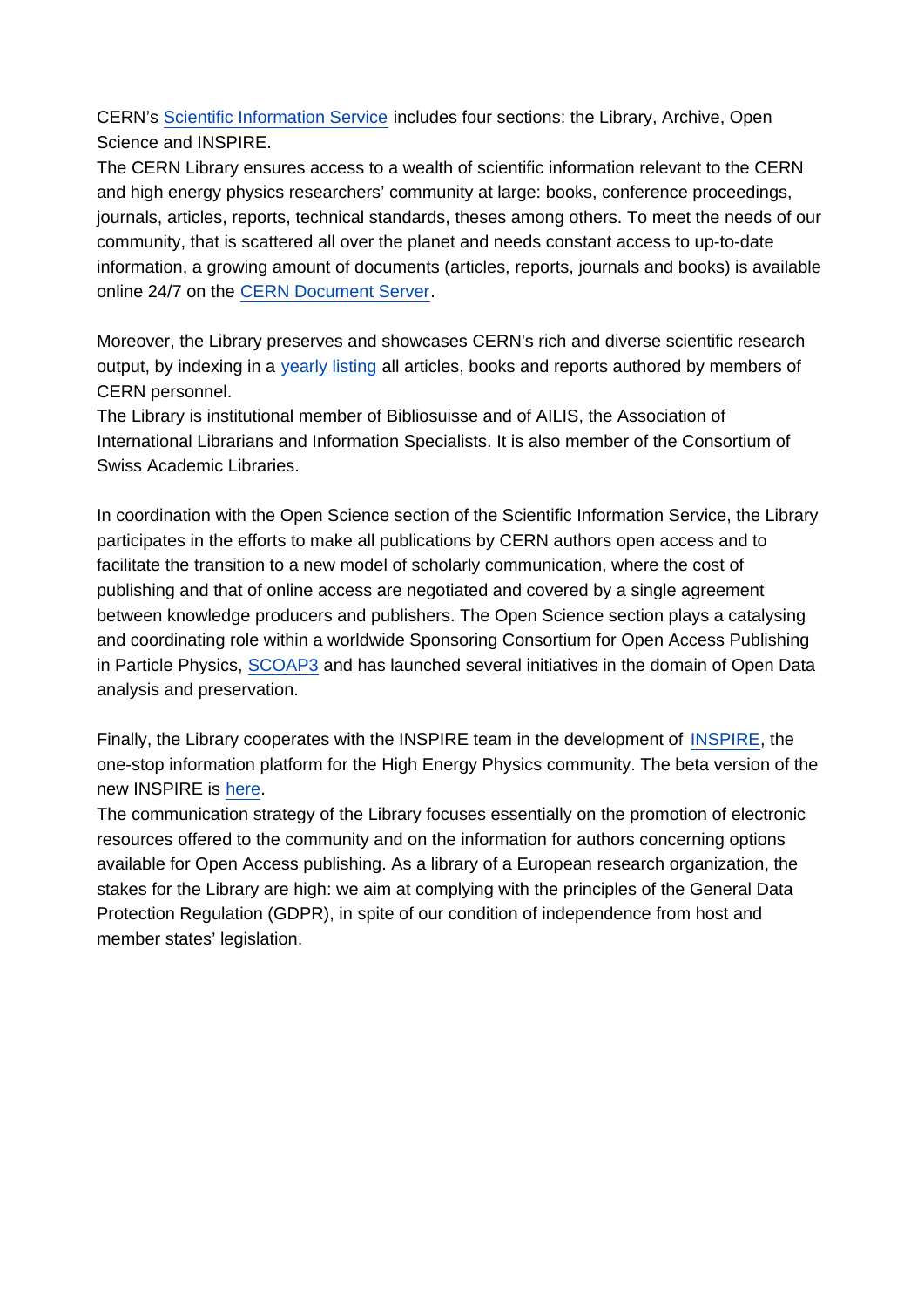The CERN Archive is a repository for historical records about all aspects of CERN's activities, from its creation until the present day. It contains letters, memos, reports, notes and other documents created or received in the course of CERN's work and selected for their long-term historical value. It also houses a collection of correspondence, manuscripts, books, reprints and photographs of Wolfgang Pauli (Nobel Laureate, 1945).

Our mission is to select and obtain records of long-term historical interest; to keep the records safe (protecting their 'physical and moral integrity' by respecting archival principles and good practice); and to make the records available. We deal primarily with paper-based documents, and carry out targeted digitisation projects as resources allow. Archiving of CERN's public web pages is done in partnership with the Internet Archive.

Users come from within and outside the organization, and comprise members of the public with a casual or one-off interest (perhaps researching family history) as well as experienced specialists. The latter include academic and freelance researchers, historians of science and engineers needing information to help maintain CERN's scientific infrastructure, since old equipment is often recycled into new. We also collaborate with [Arts@CERN,](http://arts.cern/) working regularly with CERN's artists-in-residence. CERN's Library and Archive work closely together (assisting with enquiries, contributing historical items for the Library's Facebook page, etc.), and are part of the organization's Scientific Information Service in the Research and Computing Sector. The CERN Archive is represented on CERN's Heritage Committee, which oversees preservation and communication of CERN's historical assets, and the Pauli Committee, which advises on matters related to the Wolfgang Pauli Archive. We collaborate with other archives and national and international archival networks as far as resources allow.

Being part of an international centre for scientific research brings advantages and challenges. There is a strong sense of mission and a commitment to the principle of open access to information. The CERN Convention (1953) states: «The Organization shall have no concern with work for military requirements and the results of its experimental and theoretical work shall be published or otherwise made generally available.» However, the prevailing culture can be challenging from the viewpoint of good information and records management. This is exacerbated by CERN's legal status regarding the laws of its two host countries, Switzerland and France. Furthermore, scientists often focus on publication of results and underestimate the importance of their unpublished material. The modesty of one Nobel Prize-winner led him to regret he had no letters from Heisenberg, despite having met him, but not to believe his own letters and jottings could interest researchers in the future!